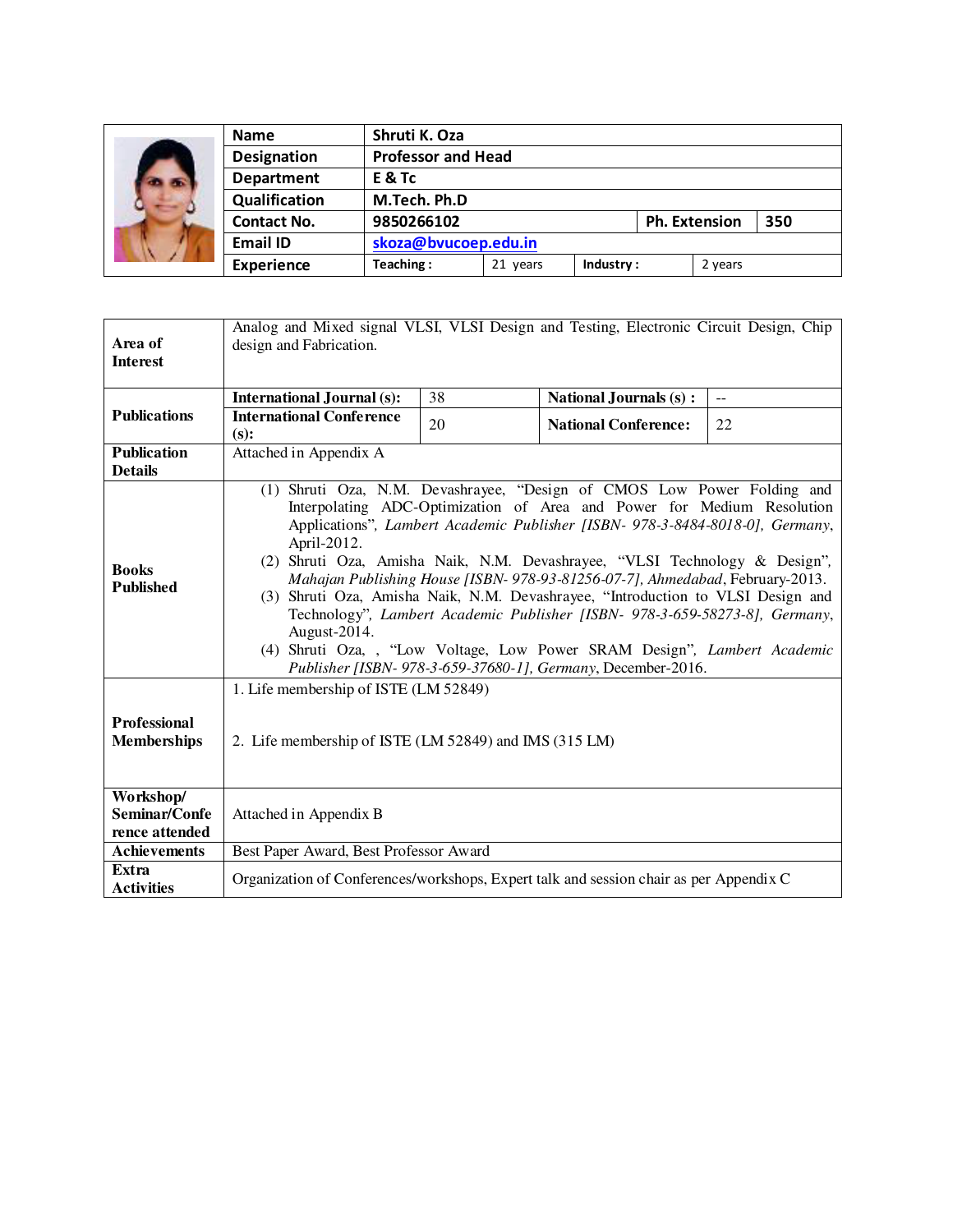## **Appendix A**

### **Paper Presented/Published:**

#### **International Journals (38):**

- 1. Shruti Oza, N.M. Devashrayee, "Low Voltage Folding Amplifier using 130nm Technology", *International Journal of Emerging Technologies and Applications in Engineering Technology & Sciences* [(IJ-ETA-ETS) ISSN: 0974-3588], pp.73-82, July-Dec-2008.
- 2. Shruti Oza, N.M. Devashrayee, "Design of Low Power, High Speed Folding Amplifier for Folding & Interpolating ADC", *International Journal of Computer Science and Communication Technologies* [(Technia)- ISSN:0974-3375], Vol.1, No.2, pp.185-191, Jan. 2009.
- **3.** Shruti Oza, N.M. Devashrayee, "Low Power Comparator design using 0.13um Technology", *[International Journal of Computers, Information Technology and](http://www.site.uottawa.ca/~massaf/IJCITAE/)  [Engineering \(IJCITAE\)](http://www.site.uottawa.ca/~massaf/IJCITAE/)* , [ISSN:0973-743X], Vol.3, No.1, pp.17-21, Jan-June 2009.
- 4. Shruti Oza, N.M. Devashrayee, "Low Voltage Bootstrap Switch using 0.18-µm Technology", International Journal of Advanced Engineering & Applications [ISSN-0975- 7783], Vol.3, No.1, pp.20-24, Jan-2010.
- 5. Shruti Oza, N.M. Devashrayee, " Low Power Coarse Converter for Folding & Interpolating ADC using 0.18µm Technology", 2nd International Joint Journal Conference *in Engineering,* Track-Electrical and Electronics-IJJCE 2010, IJRTE Vol.3, No.3, pp.201-204, 2010.
- 6. Shruti Oza, N.M. Devashrayee, "Folding & Interpolating ADC using Low Power Folding Amplifier", *International Journal of Electronics & Communication Technology,* [ISSN-2230-9543], Vol. 1, Issue 1, pp.49-54, Dec-2010.
- 7. Jigar Chaudhari, Rachna Jani and Shruti Oza, "A 0.08-7 GHz Low Power Low Noise Amplifier Design Using 0.18 μm CMOS Technology", *International Journal of Computer Science & Emerging Technologies* [ISSN: 2044 - 6004], Vol.2, No.4, Aug. 2011.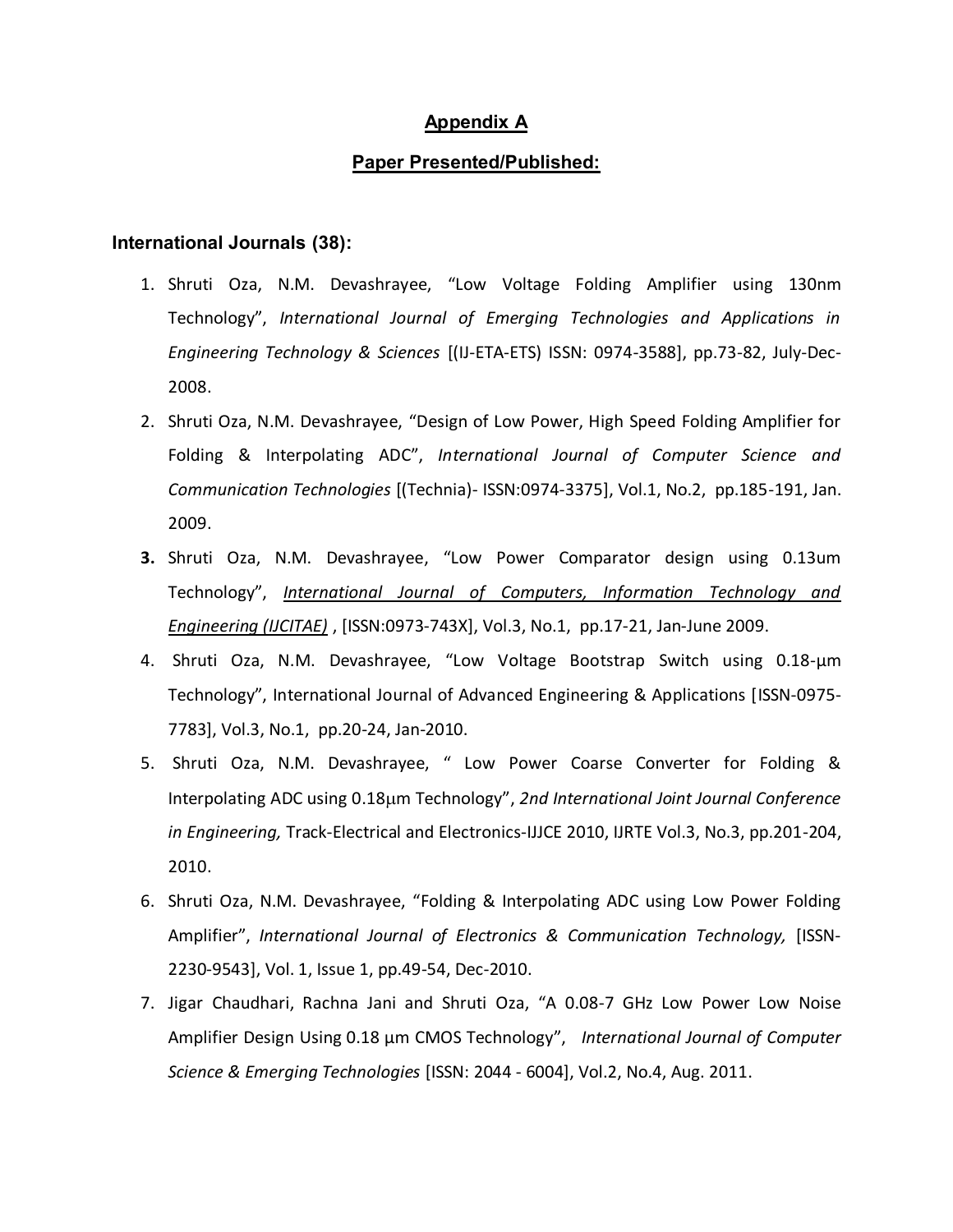- 8. Jigisha Sureja, Shruti Oza, "Comparative study of various LNA topologies Used for CMOS LNA Design", *International Journal of Computer Science & Emerging Technologies* [ISSN: 2044 - 6004], Vol.3, No.41, Feb. 2012.
- **9.** Sanket Jadhav, Shruti Oza, "Flash Memory Controller", *International journal of Electrical, Electronics and Data Communication*, [ISSN-2320-2084], Vol. 2, Issue-3, March 2014.
- **10.** Pravin Shette, Shruti Oza, "Study of High Performance AMBA AHB", *International journal of Electrical, Electronics and Data Communication*, [ISSN-2320-2084], Vol. 2, Issue-3, March 2014.
- **11.** Shruti Oza, "FinFET based SRAM Design for Low Power Applications", *International journal of Electrical, Electronics and Data Communication*, [ISSN-2320-2084], Vol. 2, Issue-3, March 2014.
- **12.** Pravin Shette, Shruti Oza, "Design of an Efficient FSM for an Implementation of AMBA AHB Master", *International journal of Advanced Research in Computer Science and Software Engineering* , [ISSN-2277-128X], Vol. 4, Issue-3, March 2014.
- **13.** Sanket Jadhav, Shruti Oza, "Flash Memory Controller", *International journal of Advanced Research in Computer Science and Software Engineering* , [ISSN-2277-128X], Vol. 4, Issue-4, March 2014.
- **14.** Pravin Shette, Shruti Oza, "Design of an AMBA AHB Reconfigurable Arbiter for On-chip Bus Architecture", *International journal of Application or Innovation in Engineering and Management* [ISSN 2319 – 4847], Vol. 3, Issue-5, May 2014.
- **15.** Murtuza Jeeranwala, Shruti Oza, "Implementation of an Efficient 64 point FFT/IFFT Block for OFDM Tranceiver of IEEE 802.11a", *International journal of Application or Innovation in Engineering and Management* [ISSN 2319 – 4847], Vol. 3, Issue-5, May 2014.
- **16.** Sanket Jadhav, Shruti Oza, "Design of Flash Memory Controller", *International journal of Computer Science and Information Technology* , [ISSN-0975-9646], Vol. 5, Issue-3, June 2014.
- 17. Amruta Ingle, Shruti Oza,*"* Novel High Speed Vedic Multiplier Using Compressors And Pipelining" *International journal of Electrical, Electronics and Data Communication*, [ISSN 2321-2950], Vol. 1, Issue-1, April 2015
- 18. Vaibhav Shikare, Shruti Oza," *Reducing* Power Consumption In DRAM Using Partial Access Method" *International journal of Electrical, Electronics and Data Communication*, [ISSN 2321-2950], Vol. 1, Issue-1, April 2015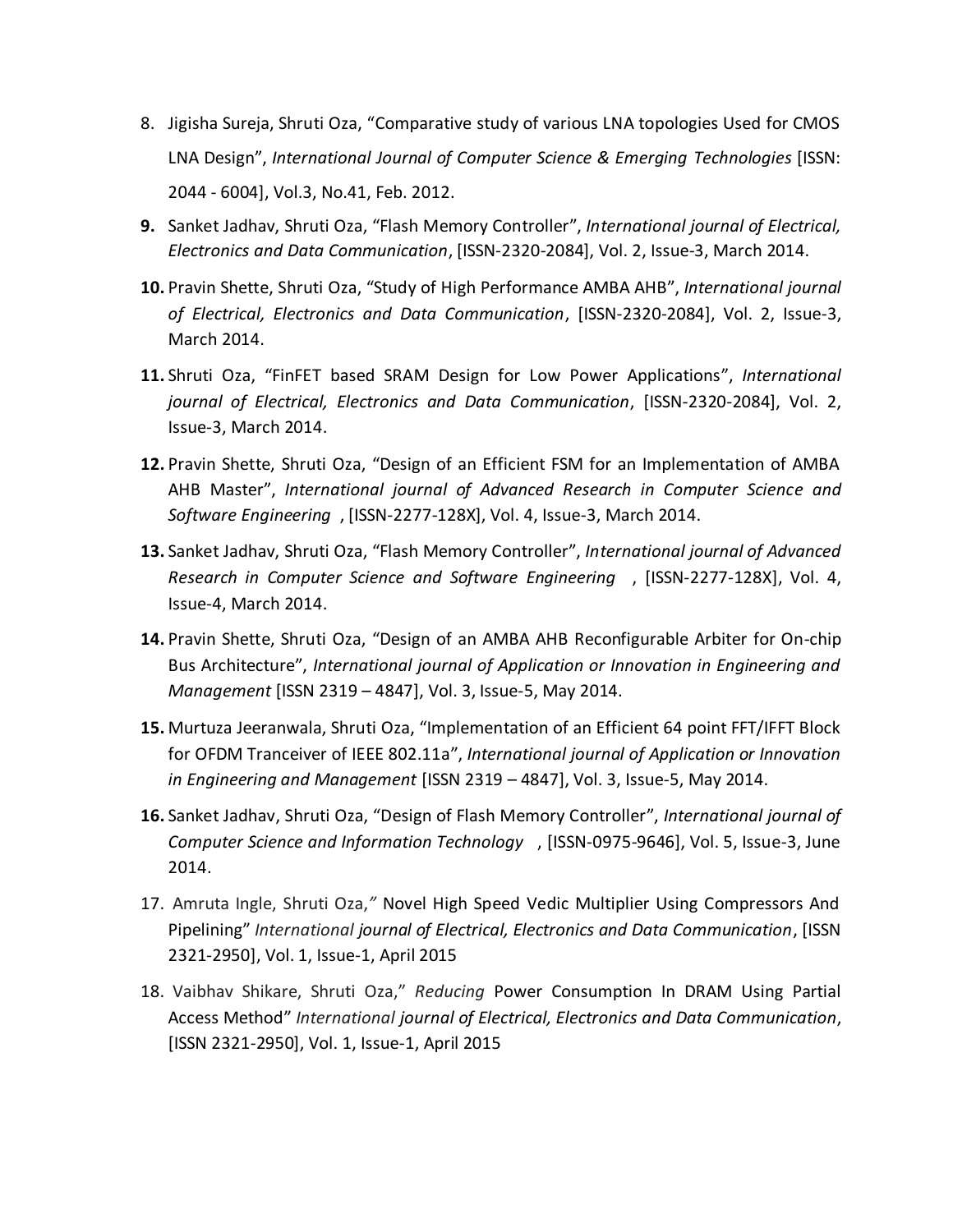- 19. Amruta Ingle, Shruti Oza," FPGA Implementation of Novel High Speed Vedic Multiplier" *International journal of Advanced Research Electrical, Electronics and Instrumentation Engineering*, [ISSN 2320-3765], Vol. 4, Issue-6, June 2015
- 20. Vaibhav Shikare, Shruti Oza*," Reducing* Power Consumption In DRAM Using Partial Access Method" *International journal of Scientific Research and Education*, [ISSN 2321- 7545], Vol. 3, Issue-6, June 2015.
- **21.** Rachna Jani, Shruti Oza, "*Design and Simulation of Power Efficient Linear MOS Transconductor,*" *Indian Journal of Science and Technology*, [ISSN-0974-6846], Vol. 9, Issue-40, October-2016, DOI: 10.17485/ijst/2016/v9i40/98804.
- 22. Vrinda Kulkarni, Shruti Oza, , "*Design and Implementation of 3D FFT,*" *Indian Journal of Scientific & Engineering Research*, [ISSN-2229-5518], Vol. 8, Issue-4, April-2017
- 23. Mrs. Mugdha A. Kango, Shruti Oza Rahurkar, Swapnil Thorat, "Implementation of UWB Micro-Strip Antenna with Circular Patch And Wings For Wearable Applications*,*" IAETSD Journal For Advanced Research In Applied Sciences, Volume 4, Issue 1, Jan-June /2017
- 24. Dhara P Patel, Shruti Oza-Rahurkar, Tunable CMOS Active Inductor Using Widlar Current Source, Journal of Circuits, Systems and Computers, Vol 9, Issue 3, pp 97-105, April 2018.
- 25. Dhara P Patel,Shruti Oza-Rahurkar, CMOS Active Inductor: A Technical Review, International Journal of Applied Engineering Research, 2018, vol. 13, N0.11, pp 9680- 9685, May 2018.
- 26. Rachna Jani and Shruti Oza-Rahurkar, Low Power Differential CMOS Schmitt trigger with adjustable hysteresis, Journal of Advances in electrical and electronic engineering, Vol. 15(5), pp. 815-823, December 2017, DOI: 10.15598/aeee.v15i5.2471
- 27. Mahesh Gangarde, Shruti Oza, " Application Of Video Watermarking Technique To Enhance Content Security", International Journal of Industrial Electronics and Electrical Engineering, ISSN(p): 2347-6982, ISSN(e): 2349-204X Volume-6, Issue-3, Mar.-2018, [http://ijieee.org.in](http://ijieee.org.in/)
- 28. Mahesh Gangarde, Janardhan Chitode, Shruti Oza "Application of Video Watermarking Using Subdivision Technique to Enhance Information Security" International Journal of Network Security, Nov-2018, Taiwan, Vol.20, No.6, PP. 1042-1052
- 29. Mr. Mangesh V Deshmukh, Shruti Oza, "Spectrum Sensing based on Energy Detection for Cognitive Radio using FPGA" International Journal of Engineering Research & Technology (IJERT) ISSN: 2278-0181 Vol. 8 Issue 05, May-2019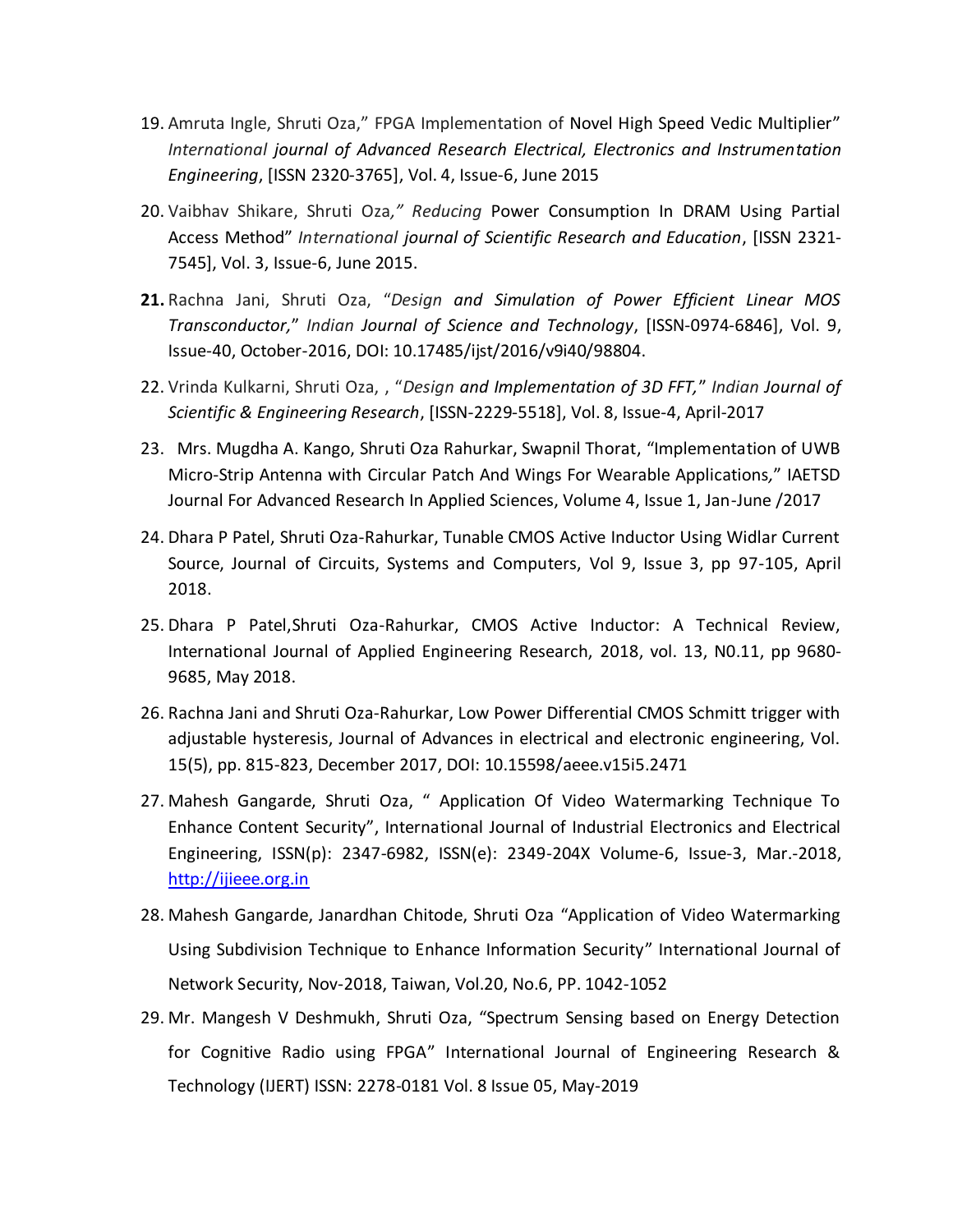- 30. Vinod H. Patil, Shruti Oza, "Green Communication for Power Distribution Smart Grid", International Journal of Recent Technology and Engineering (IJRTE)', ISSN: 2277-3878 (Online), Volume-8 Issue-1, May 2019. PP No.:1035-1039.
- 31. Hemangi S. Badhan, Shruti K. Oza, Accident Detection Using Raspberry Pi, International Journal for Research in Engineering Application & Management (IJREAM) ISSN : 2454- 9150 Vol-05, Issue-02, May 2019
- 32. Vinod Patil, Shruti Oza, "Spectrum Management Using NI USRP Framework for Smart Grid Application", Elsevier SSRN Computing Methodology e-Journal, Volume- 2, Issue No.- 21, July 2019. Indexing – Elsevier ISSN: 1556-5068
- 33. Vinod H. Patil, Dr Shruti Oza, Vishal Sharma, Asritha Siripurapu, Tejaswini Patil, "A Testbed Design of Spectrum Management in Cognitive Radio Network using NI USRP and LabVIEW", International Journal of Recent Technology and Engineering (IJRTE) ISSN: 2277-3878, Volume-8 Issue-2S8, August 2019. Indexing – Scopus, Google Scholar
- 34. A.Y Prabhakar, Shruti Oza, Chaitanya Gautam, "Distributive System for Congestion Control in WSN directing through IoT", International Journal of Innovative Technology and Exploring Engineering (IJITEE) ISSN: 2278-3075, Volume-8 Issue-10, Aug 2019
- 35. Kalyani Choudhari, Shruti Oza, "Measurement of Nuchal Translucency Thickness in First Trimester Ultrasound Fetal Images using Pose Invariant Context Aware Deep Learning Network" International Journal of Innovative Technology and Exploring Engineering (IJITEE) ISSN: 2278-3075, Volume-9 Issue-4, February 2020 Indexing-Scopus, Google Scholar Bharati Vidyapeeth (Deemed to be University) College of Engineering
- 36. Akshay Savji, Shruti Oza, '" Design and Implementation of Vedic Multiplier", International Journal of Recent Technology and Engineering (IJRTE), ISSN: 2277-3878 (Online), Volume-8 Issue-6, March 2020. Page No.: 3142-3145
- 37. Shweta, Radha Rani, Nidhi, Prof. SK Oza, "E-Highway", International Research Journal of Engineering and Technology (IRJET) e-ISSN: 2395-0056, p-ISSN: 2395-0072 Volume: 07 Issue: 04, Apr 2020
- 38. Mrs. Mugdha A. Kango, Shruti Oza, "Ultra-Wide Band Wearable Antenna for Medical Applications*,*" Journal of Seybold Report Volume 15, Issue 8, 2020 ISSN NO: 1533-9211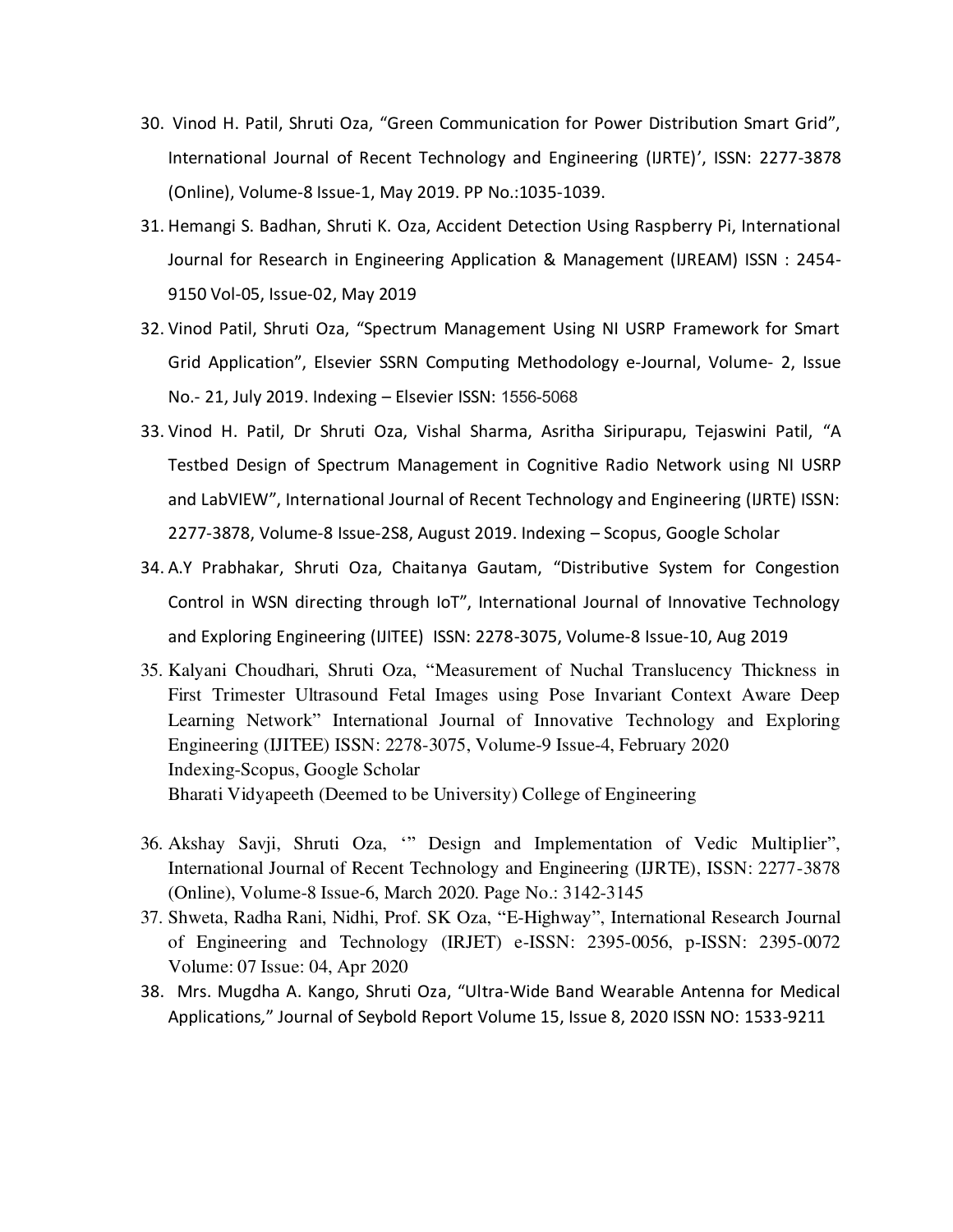## **International Level (20):**

- 1. Shruti Oza, N.M. Devashrayee, "Design of Folding Amplifier for Folding & Interpolating ADC using 0.13µm Technology", *International Conference on Advanced Computing & Communication Technologies, ICACCT-2008,* Panipat, Haryana, Nov. 2008.
- 2. Shruti Oza, N.M. Devashrayee, "Low Voltage SRAM Design Using 0.18-Micron Technology" , *International Conference on Emerging Technologies and Applications in Engineering, Technology and Sciences , ICETAETS-2008 ,* Saurashtra University, Rajkot, Gujarat, Jan. 2008.
- 3. Shruti Oza, N.M. Devashrayee, "Design of Low Voltage, Low Power Current Sense Amplifier for SRAM", *International Conference on Embedded System, Mobile Communication and Computing, ICEMC2-2007,,* Bangalore, Aug. 2007.
- 4. Shruti Oza, N.M. Devashrayee, "Low Voltage, Low Power Current Mode Read-Write SRAM Design using 180 nm technology", *International Conference on Modeling and Simulation, CITICOMS-2007,* Coimbatore , Aug. 2007.
- 5. Shruti Oza, N.M. Devashrayee, "Design of Folding Amplifier for Folding & Interpolating ADC using 0.13µm Technology*", International Conference on Advanced Computing & Communication Technologies, ICACCT-2008,* Panipat, Haryana, Nov. 2008.
- 6. Shruti Oza,, N.M. Devashrayee, " Low Power Comparator Design using  $0.13\mu m$ Technology, *International Conference on VLSI & Communication , IcVCom-2009,* April 2009.
- **7.** Shruti Oza,, N.M. Devashrayee, "Low Voltage, Low Power Folding Amplifier for Folding & Interpolating ADC", *International Conference on Advances in Recent Technologies in Communication and Computing, ARTCom 2009, ISSN 978-0-7695-3845-7, Archived in the IEEE Xplore and IEEE CS Digital Library,* Kottayam, Kerala, Octo. 2009.
- 8. Shruti Oza,, N.M. Devashrayee, "Low Voltage, High Folding Rate Folding Amplifier", International conference on Emerging Trends in Technology-ICWET-2010, **Archived in** *the ACM Digital library [http://portal.acm.org,](http://portal.acm.org/)* Thakur College of Engineering and Technology, Mumbai, Maharastra, Feb. 2010.
- 9. Shruti Oza,, N.M. Devashrayee, "Low Power Folding & Interpolating ADC using 0.18 $\mu$ m Technology", *International Conference on Advances in Computer Engineering – ACE-2010, Archived in the IEEE Xplore and IEEE CS Digital Library*, Banglore, India, June 21-22, 2010.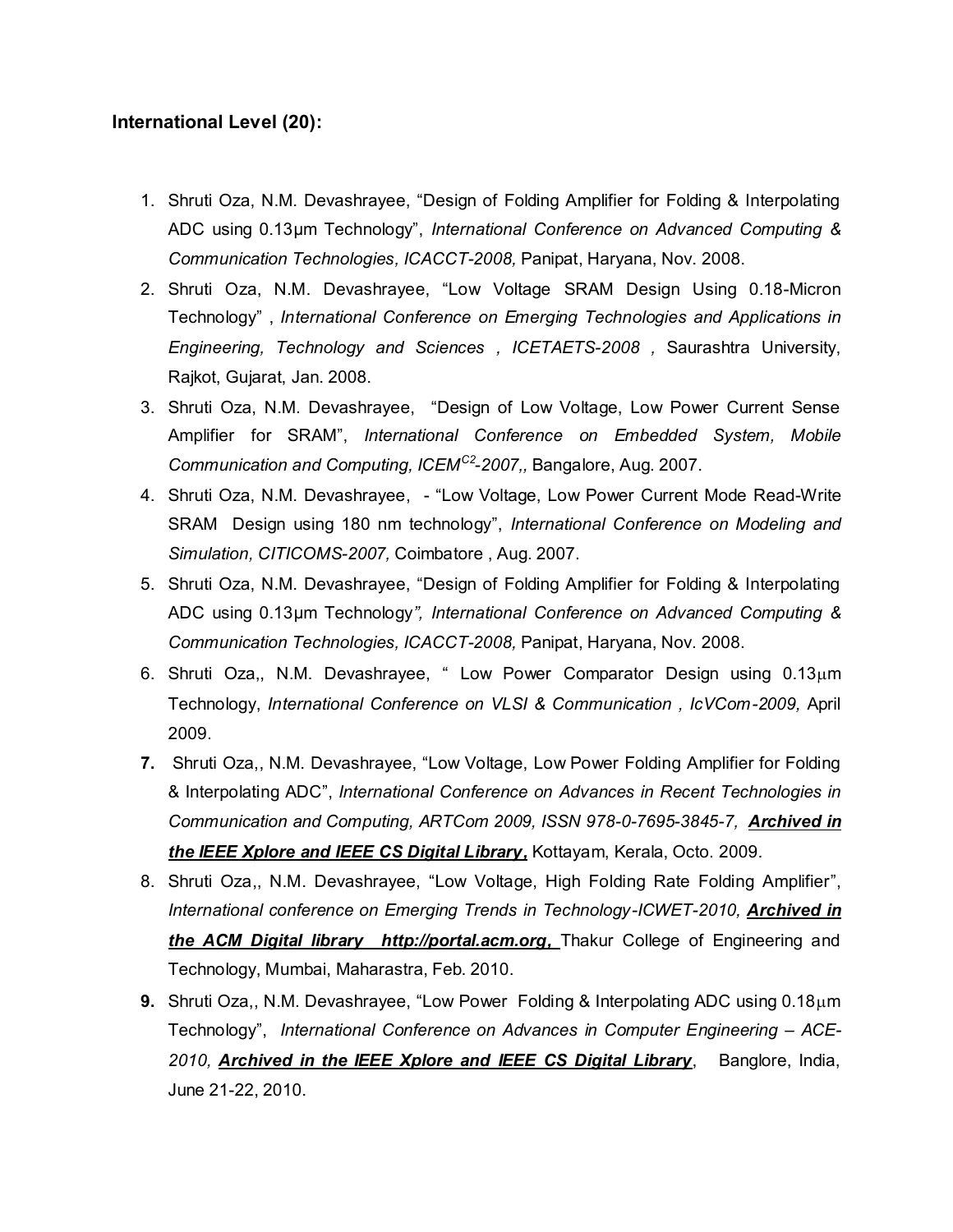- 10. Shruti Oza, N.M. Devashrayee, "Design of 6-bit Folding & Interpolating ADC using Low Power Folding Amplifier", *14th IEEE/VSI VLSI Design And Test Symposium, VDAT-2010,* Chitkara University, Chandigarh, India, July 2010.
- 11. Shruti Oza,, N.M. Devashrayee, "Effect of Parameter variations on Low Power Folding & Interpolating ADC", 1st *International Conference on 'Current Trends in Technology-NUiCONE-2010,* Nirma University, Ahmedabad, India, Dec. 2010.
- 12. Shruti Oza,, N.M. Devashrayee, "Process Corner Analysis for Folding and Interpolating ADC", *International Conference on 'Advances in Information Technology and Mobile Communication-AIM 2011 , Archived in the Springer Digital Library*, Nagpur, India, April 2011.
- 13. Shruti Oza,, N.M. Devashrayee, "Low Power Folding and Interpolating ADC using 0.35 μm Technonolgy", 2nd *International Conference on 'Current Trends in Technology-NUiCONE-2011, , Archived in the IEEE Xplore and IEEE CS Digital Library*, Nirma University, Ahmedabad, India, Dec. 2011.
- 14. Jigisha Sureja, Shruti Oza, "Design of 0.1-8 GHz Modified Cascode CS Low Power LNA using 0,18μm CMOS Technology", *International Conference on Information, Knowledge & Research in Engineering, Technology and Science-2012, ICIKR-ETS-2012,*  G.K.Bharad, Rajkot, March 24-25, 2012.
- 15. Urvi Darji, Shruti Oza, Kruti Thakor "Low power and Low Jitter Phase Frequency Detector For DPLL using 0.18µm CMOS Technology", *International Conference on Information, Knowledge & Research in Engineering, Technology and Science-2012, ICIKR-ETS-2012,* G.K.Bharad, Rajkot, March 24-25, 2012.
- 16. Ronak Mistry, Shruti Oza, "Survey of Optimization of NCO for Digital Communication Systmes.", *International Conference on Research & Development in Engineering, Technology and Science-2013, ICRD-ETS-2013,* G.K.Bharad, Rajkot, April 7, 2013..
- 17. Nirav Chauhan, Shruti Oza, "Survey of Optimization of FFT Processor for OFDM Receiver", *International Conference on Research & Development in Engineering, Technology and Science-2013, ICRD-ETS-2013,* G.K.Bharad, Rajkot, April 7, 2013.
- 18. Mrs. Mugdha A. Kango, Shruti Oza Rahurkar, "Effect of Dielectric Materials on UWB Antenna for wearable applications" *Intranational conference on Power, Control, Signals and Instrumentation Engineering, ICPCSI-2017*, Chennai, Sept 21-22, 2017
- 19. Vinod Patil, Shruti Oza, " A Testbed Design of Spectrum Management in Cognitive Radio Network Using NI USRP and LabVIEW", 2<sup>nd</sup> International conference on Research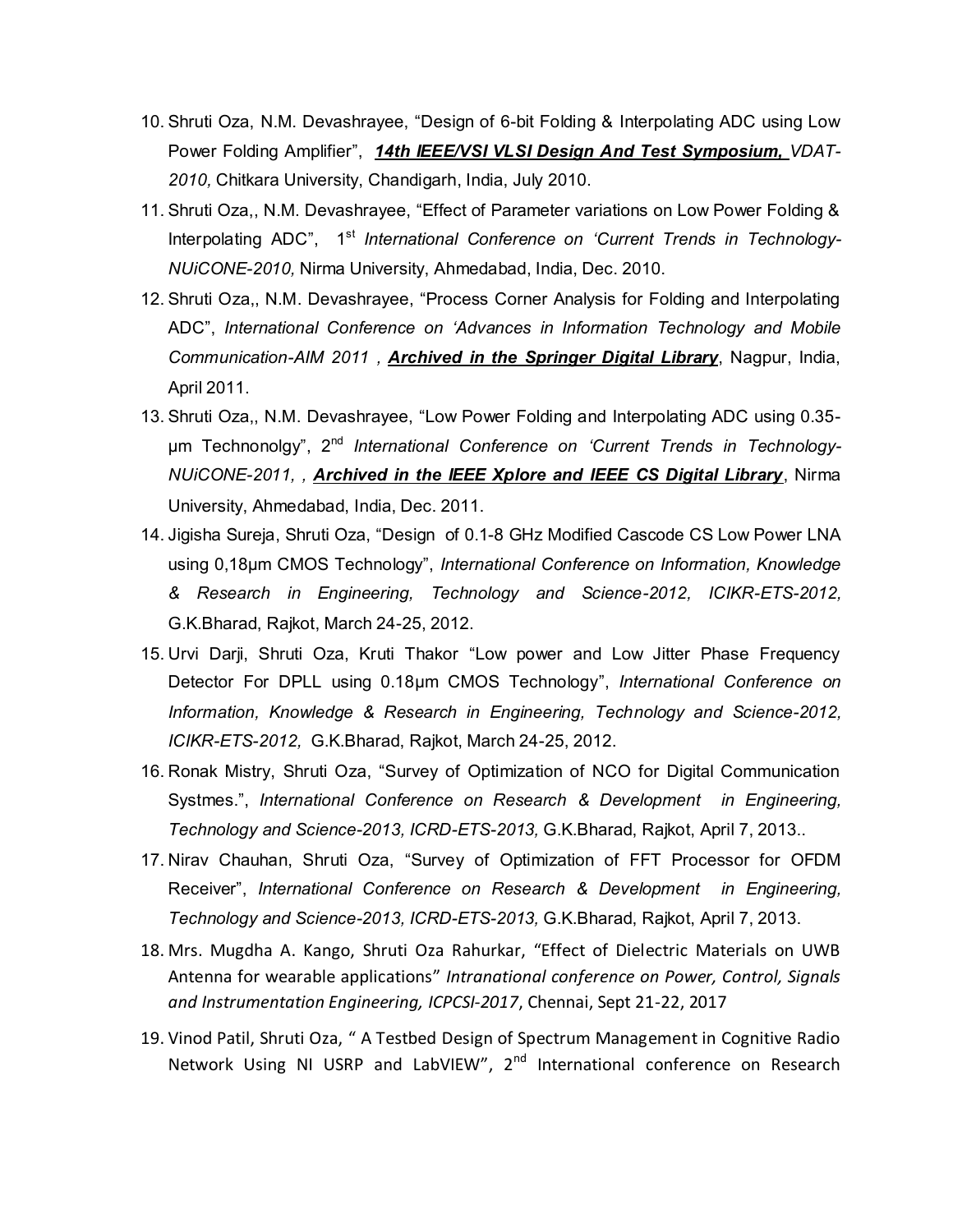Advancements in Applied Engineering Science, Computer and Communication Technologies, Pune, March 22-23, 2019.

20. Vinod H. Patil, Dr Shruti Oza, Rishika Dixit, Harshita Rai, "Spectrum Sensing and Detection in Cognitive Radio Network", 2nd International Conference on Research Advancement in Applied Engineering Sciences, Computer and Communication Technologies (ICRAAESCCT 2019), ISBN: 978-81-940803-2-9 22nd and 23rd March 2019.

## **National Level (22):**

- 1. Shruti Oza, N.M. Devashrayee, "Low Voltage nMOS bootstrap switch for sample & hold circuit", *National Conference NUCONE – 2006 at I.T.,* NIT, Ahmedabad, Gujarat, Dec. 2006.
- 2. Shruti Oza, N.M. Devashrayee, "Low Voltage, Low Power Current Mode Read SRAM design" *National Level Technical Symposium, Mindbend-2007,*Surat, Gujarat, Feb. 2007.
- 3. Shruti Oza, N.M. Devashrayee, "Design of Low Power, High Speed Sense Amplifier for SRAM", *National Seminar on Trends in Wireless Technologies, NSTWT-2007,*  Wadhawan City, Gujarat, March 2007.
- 4. Shruti Oza, N.M. Devashrayee, "Low Power, High Speed SRAM Design using 180 nm technology", *National Conference on VLSI & Communication, NC-Vcom-2007,* Kottayam, Kerala, March 2007.
- 5. Shruti Oza, N.M. Devashrayee, -"Low Voltage SRAM Design using Voltage mode Read-Write", *Innovative Developments in Engineering Applications, IDEA-2007,* Sangrur, Punjab, March 2007.
- 6. Shruti Oza, N.M. Devashrayee, "Low Voltage, Low Power Current Sense Amplifier for SRAM", *National Conference on Advance Data Computing, Communications & Security, ENVISION-2007,* Kadi, Gujarat, July 2007.
- 7. Shruti Oza, N.M. Devashrayee, **"**Design of High Speed, Low Power Sense Amplifier for SRAM**",** *National Conference IMS - 2007,* Chandigarh, Aug. 2007
- 8. Shruti Oza, N.M. Devashrayee, "Low Voltage Sense Amplifier Design using 180nm Technology", *National Conference NUCONE-2007*, Ahmedabad, Gujarat, Dec. 2007.
- 9. Shruti Oza, N.M. Devashrayee, "Impact of Scaling On Leakage Current In Deep Submicron Region", *National Conference on Nanotechnology-NAQC-2008,* Kolkata, West Bengal, Sept. 2008.
- 10. Shruti Oza, N.M. Devashrayee, "Leakage Current in Deep Submicron Region", *National Conference on Advances in Electronic System Design-2008,* AITS, Rajkot, Gujarat, Nov. 2008.
- 11. Shruti Oza, N.M. Devashrayee, " Low Voltage, Low Power SRAM design", *National Level Technical Symposium, Projections-2007*, Limbda, Gujarat, Feb. 2007.
- 12. Shruti Oza, N.M. Devashrayee, " Impact of Scaling On Leakage Current In Deep Submicron Region"*, National Conference on Nanotechnology-NAQC-2008,* Kolkata, West Bengal, Sept-2008.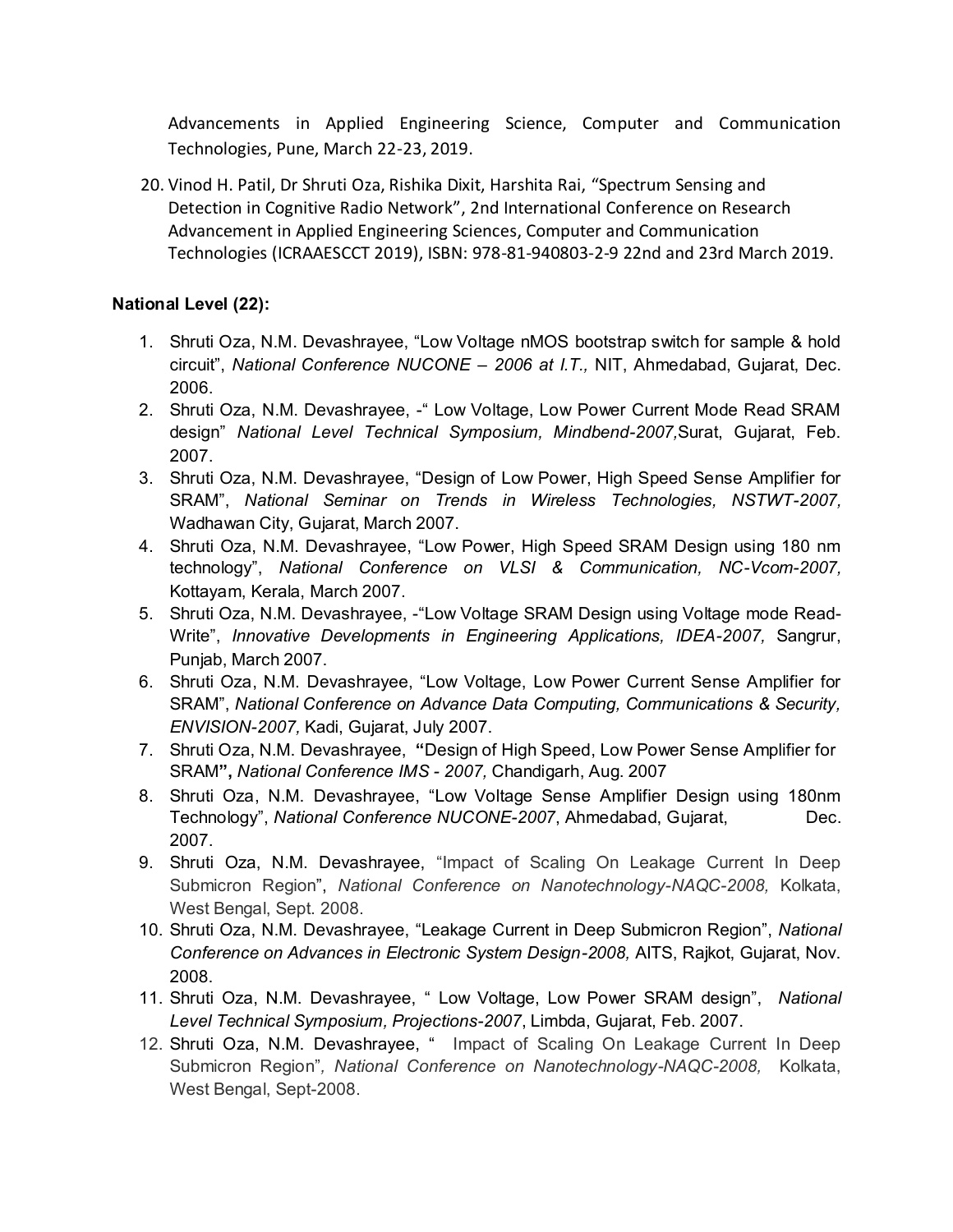- 13. Shruti Oza, N.M. Devashrayee, "Leakage Current in Deep Submicron Region", *National Conference on Advances in Electronic System Design-2008* at AITS, Rajkot, Gujarat*,* Nov. 2008.
- 14. Shruti Oza, N.M. Devashrayee, "Low Power Folding Amplifier using 130nm Technology", *National Conference NUCONE – 2008* at I.T., NIT, Ahmedabad, Gujarat, Dec. 2008.
- 15. Shruti Oza, N.M. Devashrayee, "Low Power Folding Amplifier using 130nm Technology ", *National Conference NUCONE – 2008,* I.T., NIT, Ahmedabad, Gujarat, Dec. 2008.
- 16. Shruti Oza, N.M. Devashrayee, "MOS Current mode Logic for High Speed Communication using 130nm technology", *National Conference NUCONE – 2009* at I.T., NIT, Ahmedabad, Gujarat, Dec. 2009.
- 17. Khyati Vachhani, Shruti Oza, " Low Power-High Performance 1-bit Full Adders", *Fourth National Conference on Digital Convergence 2011,* RMK engineering College, Kavaraipettai, Chennai, April 2011.
- 18. Shruti Oza, N.M. Devashrayee, "Low Power Folding and Interpolating ADC using Cascaded Folding Amplifier." *National Conference NCVDES – 2011,* at CEERI, Pilani, October 12-14, 2011.
- 19. Jigisha Sureja, Shruti Oza, "An UWB CMOS LNA: Comparative Analysis of various LNA topologies", National Conference on Power Systems, Embedded Systems, Power Electronics, Communication & Control and Instrumentation (PEPCCI-2012), at SVIT, Vasad, Jan. 9-10, 2012.
- 20. Jigisha Sureja, Shruti Oza, "Design of Cascode CS Wideband LNA using 0.18µm CMOS Technology", *National Conference on Advances in Engineering and Technology NCAET – 2012,* at KIT&RC, Kalol, March 9-10, 2012.
- 21. Urvi Darji, Shruti Oza, Kruti Thakor, "Design of PFD with Charge Pump for DPLL in 0.18µm CMOS Technology ", *National Conference on Advances in Engineering and Technology NCAET – 2012,* at KIT&RC, Kalol, March 9-10, 2012.
- 22. Beena Patel, Shruti Oza, "Low Power Flash ADC Design using 0.18µm CMOS Technology ", *National Conference on Advances in Engineering and Technology NCAET – 2012,* at KIT&RC, Kalol, March 9-10, 2012.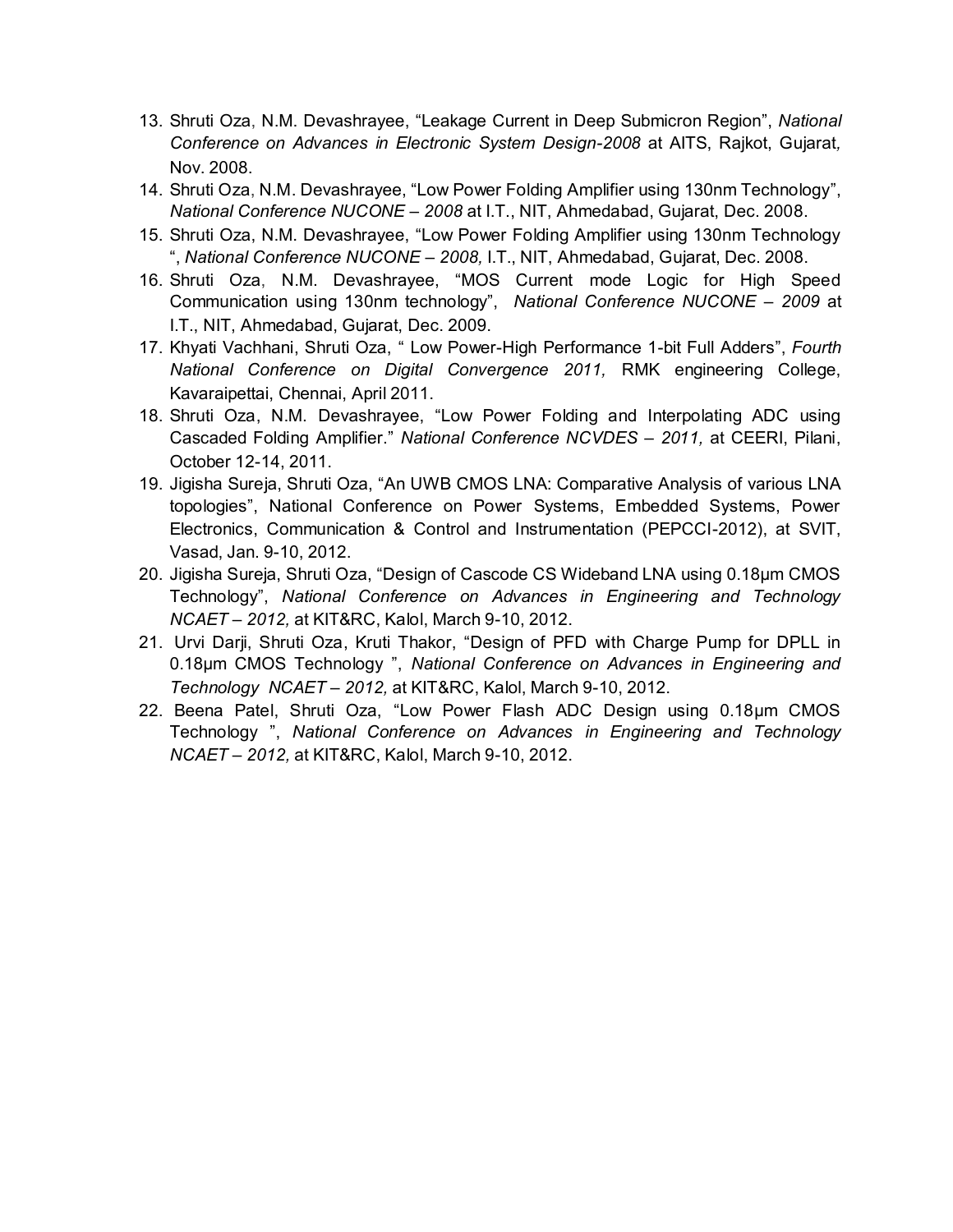#### **Appendix-B**

#### **Workshop/STTP attended (43):**

- 1. Short Term Training Programme on Overview of VLSI Design & Technology (ISTE Approved) at IT, Nirma University, Ahmedabad during 18-23<sup>rd</sup> Dec., 2006.
- 2. National Workshop on Challenges in VLSI (NWCV-2006) at DA-IICT, Gandhinagar during 21-22<sup>nd</sup> Dec., 2006.
- 3. National Workshop on Designing a Modern System-on-Chip for Test (Sponsored by VLSI Society of India) at DA-IICT, Gandhinagar on March 9, 2007.
- 4. National Seminar on Recent Trends in RF & Wireless Communication (ISTE Approved) at CIT, Changa during 27-28<sup>th</sup> Feb., 2007.
- 5. AICTE sponsored Staff Development Programme on Inculcating Research Aptitude in Engineering Faculty at I.T., Nirma University, Ahmedabad during 25<sup>th</sup> June to 7<sup>th</sup> July, 2007.
- 6. ISTE sponsored workshop based on Embedded Technology & Applications at LCIT-Bhandu during 14-16 Feb, 2008.
- 7. IEEE sponsored workshop based on High Speed Semiconductor Devices at DA- IICT, Gandhinagar-March 9, 2008.
- 8. IEEE sponsored workshop based on High Speed Semiconductor Devices at DA- IICT, Gandhinagar-March 9, 2008.
- 9. Second National Seminar on Nanotechnology-Today & Tomorrow on Jan 19, 2009 at IT, Nirma University, Ahmedabad.
- 10. National Workshop on PhD Research in VLSI at DA-IICT, Gandhinagar on Jan 11, 2009.
- 11. National Level Workshop on Low Power VLSI Design during Jan. 29-30, 2010 at IT, Nirma University, Ahmedabad.
- 12. Third National Seminar on Nanotechnology-Today & Tomorrow on March 8, 2010 at IT, Nirma University, Ahmedabad.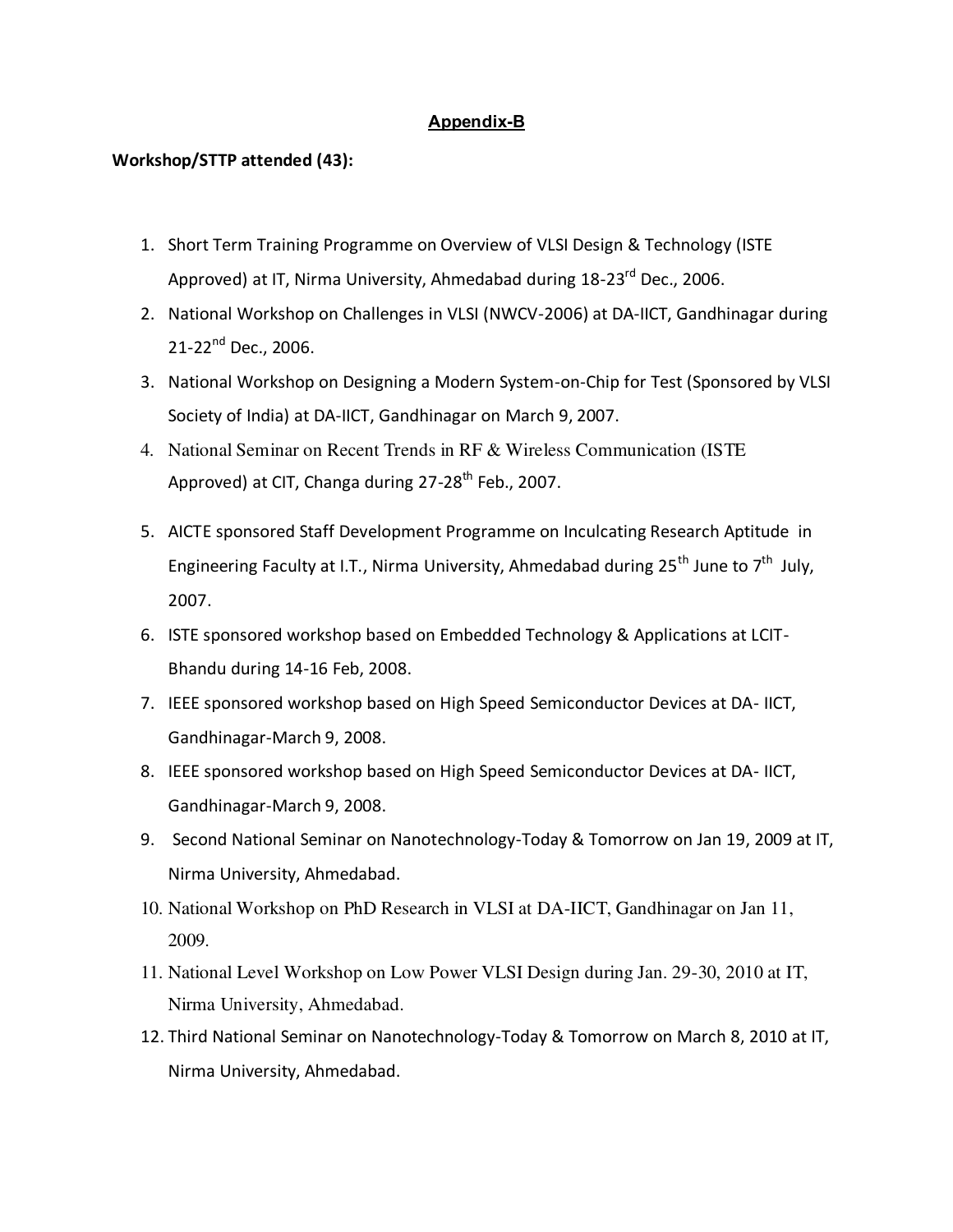- 13. 6<sup>th</sup> INUP Familiarization Workshop on Nanofabrication Technologies during Nov. 30-Dec. 4, 2011 at IITB, Mumbai.
- 14. Patent Search Methodology on Sept. 29, 2012 at LCIT, Bhandu.
- 15. TEQIP-II sponsored two days workshop on Fundamentals of Cloud Computing during Sept 23-25, 2013 at BVUCOE, Pune.
- 16. TEQIP-II sponsored three days workshop on Preparing for NBA Accreditaion during Aug 1-2, 2013 at BVUCOE, Pune.
- 17. Faculty Development Programme on Quality Improvement Schemes of Various Funding Agencies on Octo 19, 2013 at BVUCOE, Pune.
- 18. One day Seminar on Altium Designer Tool on Feb 7, 2014 at Pune.
- 19. TEQIP-II sponsored one day workshop on Understanding the mind and conditioning through EFT on July 19, 2014 at BVUCOE, Pune.
- 20. ISTE approved one-week STTP on Challenges in ASIC Design on June 15 to 19, 2015 at VIIT, Pune.
- 21. Six days workshop on IC Nanometer Design using Mentor Graphics Tool on Aug 31<sup>st</sup> to Sept 5, 2015.
- 22. TEQIP-II sponsored two days Workshop on High Impact Presentation Skills by Dale Carnegie Training Centre on Sept 29, 30, 2015 at BVUCOE, Pune.
- 23. Five days Workshop on HFSS tool on Octo 5-9 2015 at BVUCOE, Pune.
- 24. Elsevier Connect seminar at Hotel Pride, Pune on October 27, 2015.
- 25. Five days Workshop on OptiSPICE and OptiSYSTEM tool on Nov 16-20 2015 at BVUCOE, Pune
- 26. Workshop on RF Design and Simulation tools on Jan 11-16,16 at BVUCOE, Pune-43
- 27. Workshop on GENSYS on April 4-9, 2016 at BVUCOE, Pune-43
- 28. Workshop on CEM Software & Simulation Tools on October 17-22, 2016.
- 29. Two weeks summer school on Analog CMOS IC Design on June 6-18, 2016 at IIT, Gandhinagar.
- 30. One-day workshop on COMSOL tool on Aug 31, 2016 at Hotel Pride, Pune
- 31. Author Workshop by Springer on March 7, 2017 at BVUCOE, Pune-43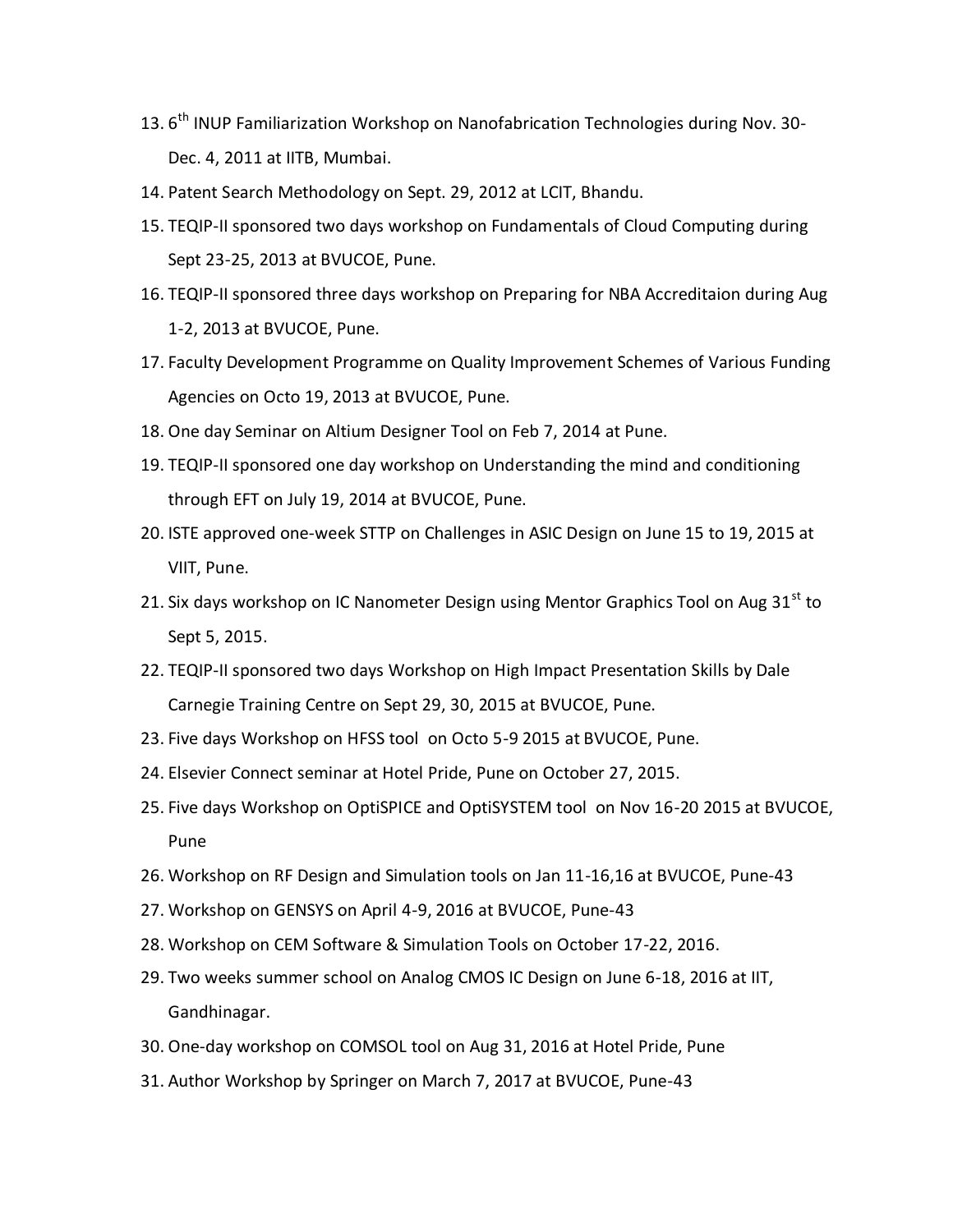- 32. Elsevier Connect seminar at Hotel Pride, Pune on Nov 8, 2017
- 33. ICT mode STTP on PBL in association with NITTTR, Kolkatta on June 25-29, 2018
- 34. ICT mode STTP on INS in association with NITTTR, Kolkatta on Dec 3-7, 2018
- 35. Technical Leadership Development Programme by AICTE-UKIERI at New Delhi, Banglore and Shillong on Nov 13-16, 2018, Feb 20-23, 2019 and June 11-13, 2019 respectively.
- 36. NPTEL Online course on CMOS Digital VLSI Design during Feb 25 to April 19, 2019(equivalent to 1-week FDP, obtained class Elite).
- 37. NPTEL Online course on Nanotechnology in Agriculture during Aug to Octo-2019(equivalent to 1-week FDP, obtained class Elite).
- 38. One-week FDP on VLSI Chip Design Hands on using Open Source EDA at Institute of Technology, Nirma University, Ahmedabad during Dec 16-20, 2019
- 39. One week Faculty Development programme on ARDUINO from 04.05.2020 to 08.05.2020 organized by Sathyabama Institute of Science and Technology, Chennai in association with IIT Bombay Spoken Tutorial - Pandit Madan Mohan Malaviya National Mission on Teachers and Teaching (PMMMNMTT)
- 40. One Week Online Faculty Development Program on "Scilab" with course material provided by the Talk To A Teacher project at IIT Bombay organised under Spoken Tutorial Project, IIT Bombay, funded by NMEICT, MHRD, Govt. of India from 18th May 2020 to 22nd May 2020
- 41. One week FDP on Deep Learning Systems and It's Application" from 20.7.2020 to 25.7.2020 organized by Department of Electronics and Instrumentation Engineering, School of Electrical and Electronics, Sathyabama Institute of Science and Technology , Chennai
- 42. One week 1 Week Faculty Development Program on "Advancements and Research opportunity in Electronics and Telecommunications" on Aug 4-8, 20 organized by BV(DU)COE, Pune-43
- 43. Two-week online FDP on ICT Tools for Teaching, Learning Process & Institute from 10th 21st August, 2020 organized by Electronics & ICT Academies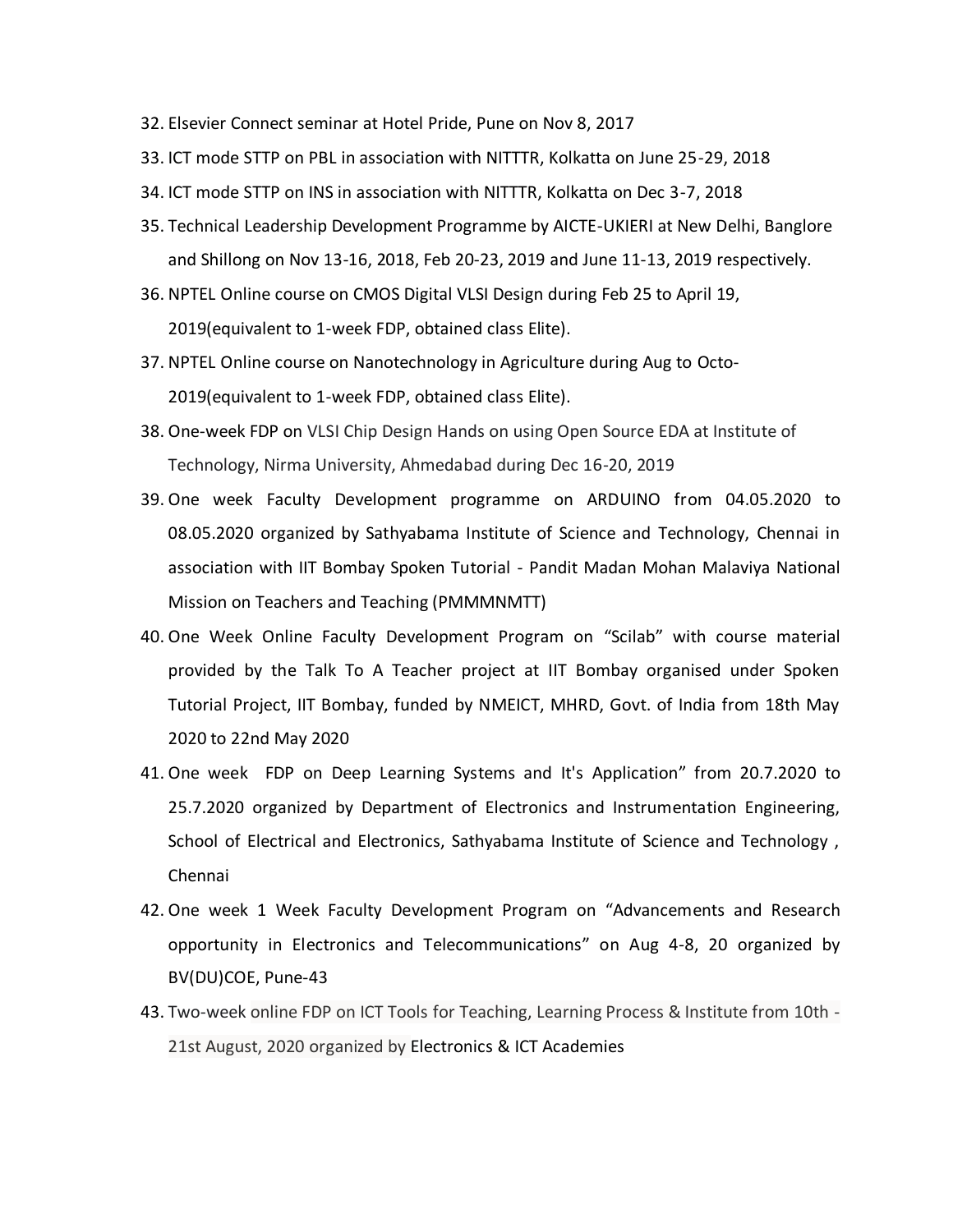## **Appendix C**

# **Expert Lectures and Session Chair (16):**

## 1. **Expert Lectures and Session Chair (22):**

1. Expert talk on Low Power Design Issues: Deep Sub-micron Region and CMOS Analog Circuits during Work Shop on Advance Trend in low power Consumption 21 -23 July 2011 at LDRP, Gandhinagar

2. Expert talk on Mixed Signal Design during ISTE Approved 2-WeekShort Term Training Program on Advances in Electronics & Communication engineering , July 2- 14, 2012 at Institute of Technology, Nirma University, Ahmedabad.

3. Expert lecture on Low Power ADC and Comparator Design for ME, Sem-II (EC-VLSI) students on Feb. 13, 2013 at Institute of Technology, Nirma University, Ahmedabad.

4. Expert lecture with hands on practice for Analog and Mixed Signal Circuit using SPICE Simulator on March 15, 2013 at CIT, Charusat University, Changa.

5. Expert and Session Chair at Annual International Conference-IRAJ on Jan. 19, 2014 at MCCIA, Pune.

6. Expert and Session Chair at Annual International Conference-IRAJ on Feb 23, 2014 at Hotel Madhav International, Pune.

7. Expert and Session Chair at International Conference-ICGTI-2014 at Rizvi College of Engg, Mumbai on March 30, 2014

8. Expert and Session Chair at Annual International Conference-IRAJ on April 27, 2014 at Hotel Sargam, Pune

9. Expert and Session Chair at Annual International Conference-IRAJ on June 29, 2014 at Hotel Madhav International, Pune.

10. Expert talk on Trends in VLSI Design at Institute of Technology, Nirma University, September 27, 2014.

11. Session Chair at Nanocon-2014-BVUCOE on Nov 14-15, 2014.

12. Expert and Session Chair at Annual International Conference-IRAJ on Feb. 01, 2015 at Hotel Madhav International, Pune

13. Session Chair at 1<sup>st</sup> International conference ETECE-2015 on April 2, 2015 at BVUCOE, Pune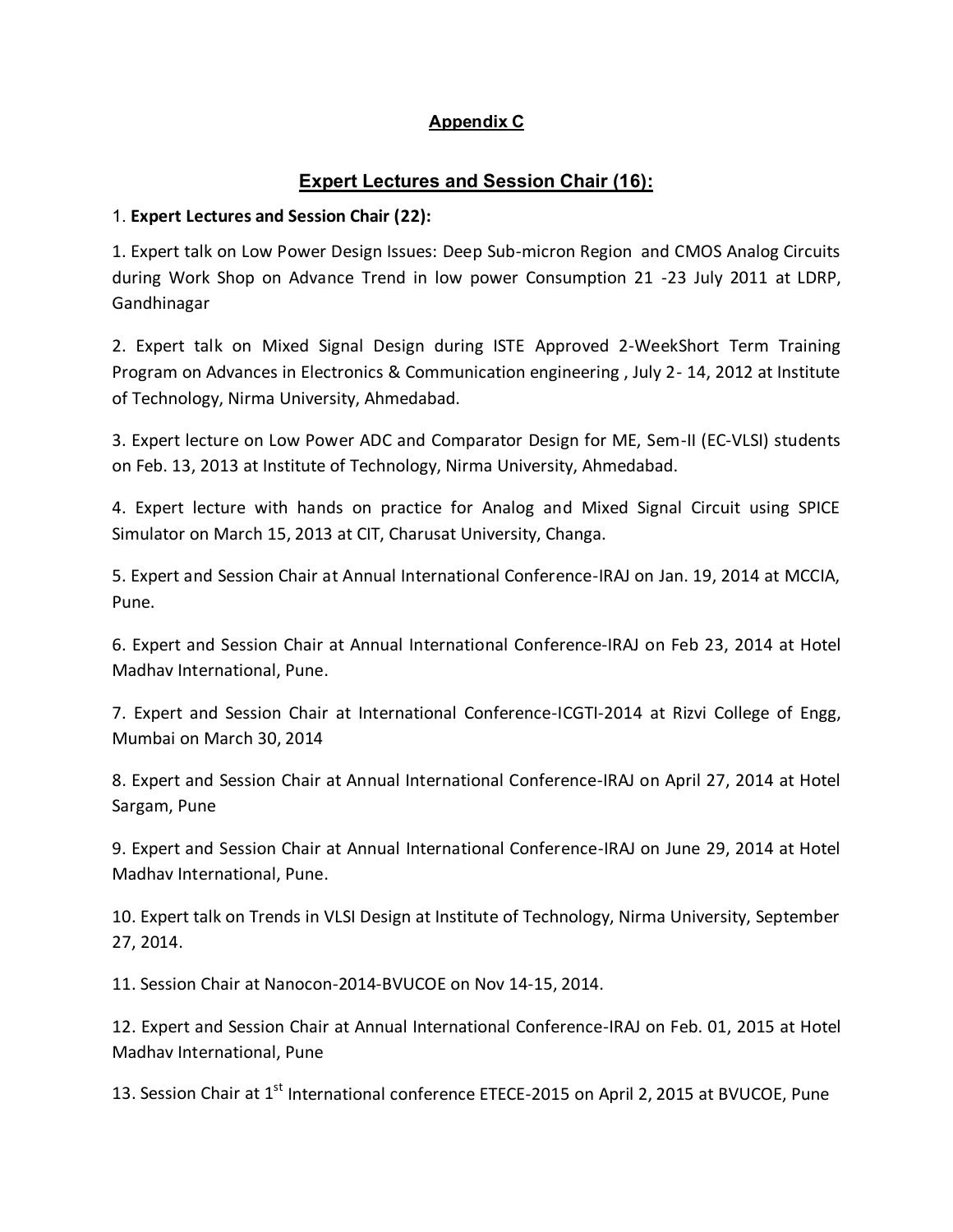14. Expert and Session Chair at Annual International Conference-IRAJ on April 3, 2015 at BVUCOE, Pune

15. Expert and Session Chair at Annual International Conference-IRAJ on Aug 9, 2015 at Hotel Madhav International, Pune

16. Expert and Session Chair at Annual International Conference-IRAJ on July 3, 2016 at Hotel Madhav International, Pune

17. Expert and Session Chair at International Conference held by IEEE forum and IRAJ on August 13, 2017 at Hotel Kapila Business, Pune

18. Session chair at Nanocon018 organized by BVDUCOE on October 25-26, 2018

19. Expert and Session Chair at International Conference held by IEEE forum and IRAJ on March 24, 2019 at Hotel Kapila Business, Pune

20. Expert and Session Chair at International Conference held by IEEE forum and IRAJ on May 5, 2019 at Hotel Madhav International, Pune

21. Organized and expert at Technical Leadership Workshop at BV(DU)COE, Pune-43 on July 16- 17, 2019 and Aug 30, 2019

22. Research talk at Institute of Technology, Nirma University on March 30, 2021

## **Conferences/Workshop/Events Organized (13):**

- 1. State Level Workshop on Mobile Communication during Jan 6-7, 2009 at Kalol Institute of Technology and Research Centre, Kalol.
- 2. National Conference on Advances in Engineering and Technology (NCAET-2012) during March 9-10, 2012 [Received grant from GUJCOST]
- 3. Zonal Level Workshop cum Championship-NADC 2013 (Android Application Development in association with ACM and IIT,D) during March 15-16, 2013.
- 4. National level conference on Advance Technologies for Secured Communication Using 4G & LTE (ATSC-2014) on Feb. 5-6, 2014.
- 5. 1<sup>st</sup> International Conference on Emerging Trends in Electronics and Communication Engineering (ETECE-2015) on April 2-3, 2015.